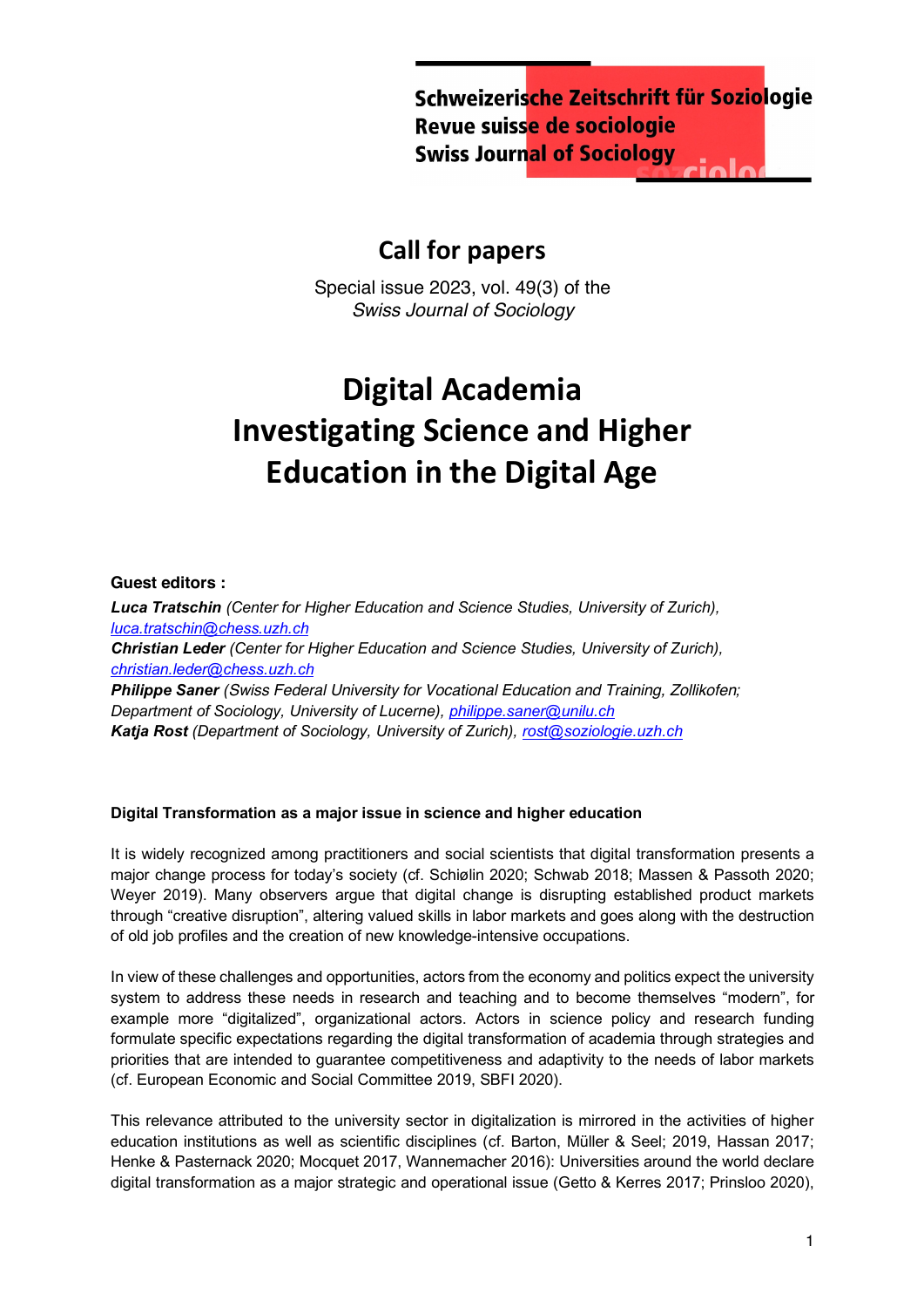and we are currently witnessing the creation of new curricula and research fields such as data sciences (cf. Dorschel 2020; Saner 2019) or digital humanities (cf. Antonijević 2015), and of digital teaching platforms (cf. Williamson 2020). Additionally, we witness how digital technologies reconfigure key practices of academics in general: They cooperate with laymen in citizen-science projects via digital platforms (e.g. "galaxy zoo" or "fold it"), make scientific data and publications widely available ("open data", "open science", "open access") and – possibly – evaluate each other more and more strongly via "altmetrics" (cf. Franzen 2018; Franzoni & Sauerman 2013; Plantin, Lagoze & Edwards 2018). Furthermore, the institutional context that makes research possible – namely university administrations – is also adopting digital technologies, opening up new freedoms but also creating new restrictions.

#### **The aim of the special issue: Insights into digital transformation in academia**

Based on these observations, we aim to assemble contributions that analyze aspects of the digital transformation of science and higher education and give insights into the preconditions, processes and consequences of the uptake of the issue of digital transformation in science and higher education. We welcome conceptual contributions as well as empirical studies from sociology and related fields such as science and technology studies, organizational studies and educational studies. Additionally, we are also open to methodological contributions that discuss the potential of digital technologies as research tools in the social sciences in general and in science studies and higher education research in particular. While we are open to all contributions that relate to the afore-mentioned observations, we especially welcome contributions that address the following types of questions:

- *Digital transformation as a discourse*: How is "digitalization" discursively constructed and what are the involvements and consequences of the academic field?
- *Digital transformation of scientific disciplines*: Through which processes do new research fields emerge and how do they affect the established system of disciplines?
- *Digital transformation of research practices*: How do digital technologies shape research processes in disciplines such as the humanities, the social sciences or the natural sciences?
- *Digital transformation of institutions of higher education*: What are the challenges of digital transformation for institutions of higher education as contexts of research but also of the transmission of scientific knowledge and competences?
- *Digital transformation and the Covid-19 pandemic*: How does the current pandemic and health crisis affect the digital transformation of university teaching and research? How is the forced shift to distance education changing the conditions of teaching and learning in the post-pandemic university?
- *Comparative perspectives*: How is digital transformation as an issue adopted in different national contexts or in different types of institutions of higher education?
- *Historical perspectives*: How can the current process of digital transformation in higher education and research be situated in a larger historical context?

We particularly welcome contributions that address the issue of digital transformation in research and higher education in the Swiss higher education system, for instance in the form of case studies or comparative studies. However, we are also interested in contributions that study other institutional contexts and give insights into ways digital transformation is shaped by pre-existing structures and processes (and vice versa).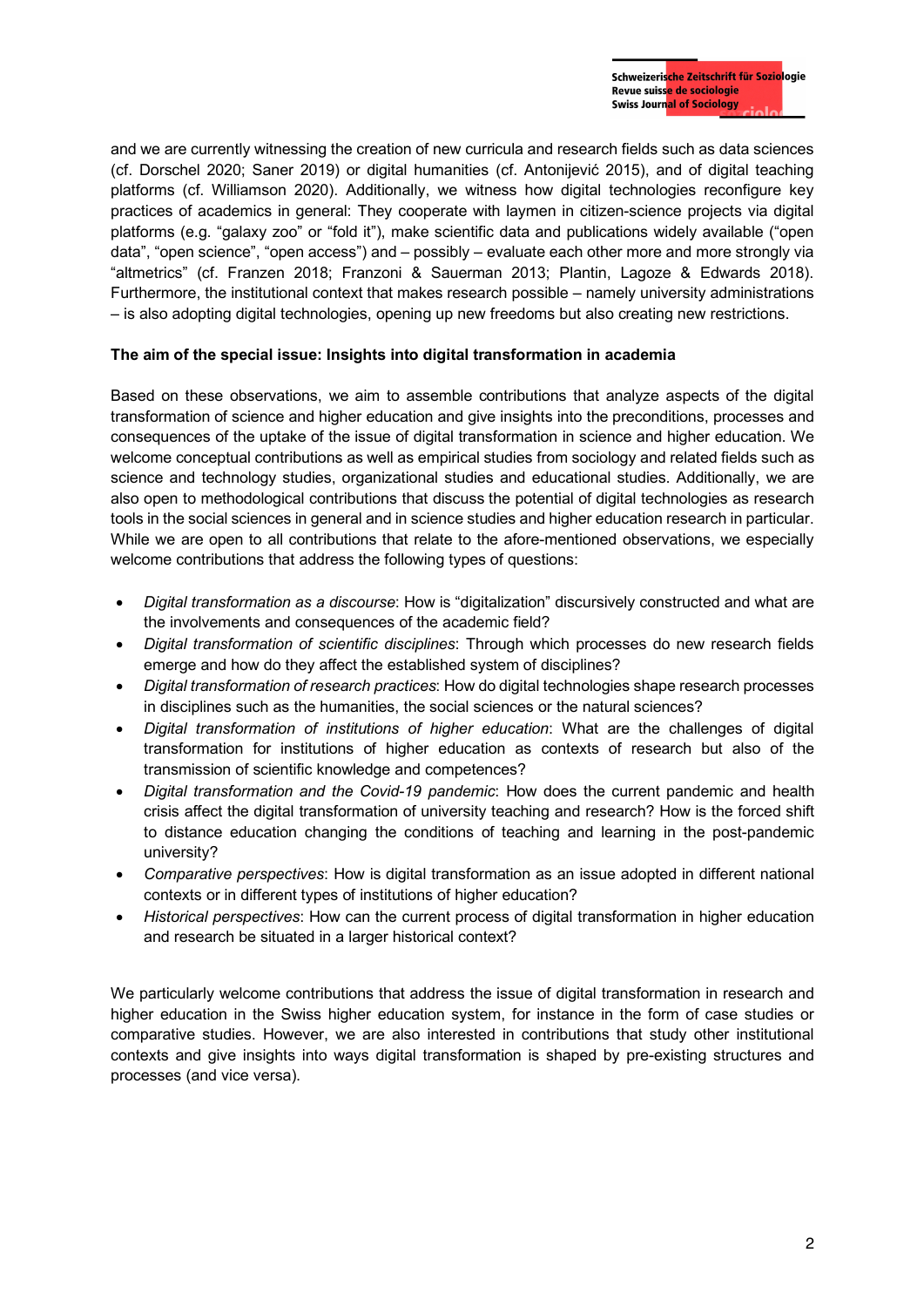Please send an abstract of your contribution proposal to Luca Tratschin (luca.tratschin@chess.uzh.ch), no later than **November 15, 2021.**

The following documents should be included with the proposed paper:

- Name, e-mail address and institutional affiliation of all authors
- Title of the paper
- Abstract of about 500 words plus short bibliography (topic, main objective, theoretical perspective, empirical basis, main results/first results).

The guest editors will decide by **December 1, 2021** which authors will be invited to submit a manuscript.

The selected authors will be invited to submit a paper (of maximum 8'000 words or 50'000 characters including tables, graphs and references). The deadline for submission of a contribution is **June 1, 2022**. Contributions are subject to the usual review process of the Swiss Journal of Sociology. To promote consistency of the volume and international visibility, we ask that contributions be submitted in English only. For more information on the Swiss Journal of Sociology and how to prepare manuscripts, see https://szs.sgs-sss.ch/.

Should you have any questions, please contact Luca Tratschin (luca.tratschin@chess.uzh.ch)